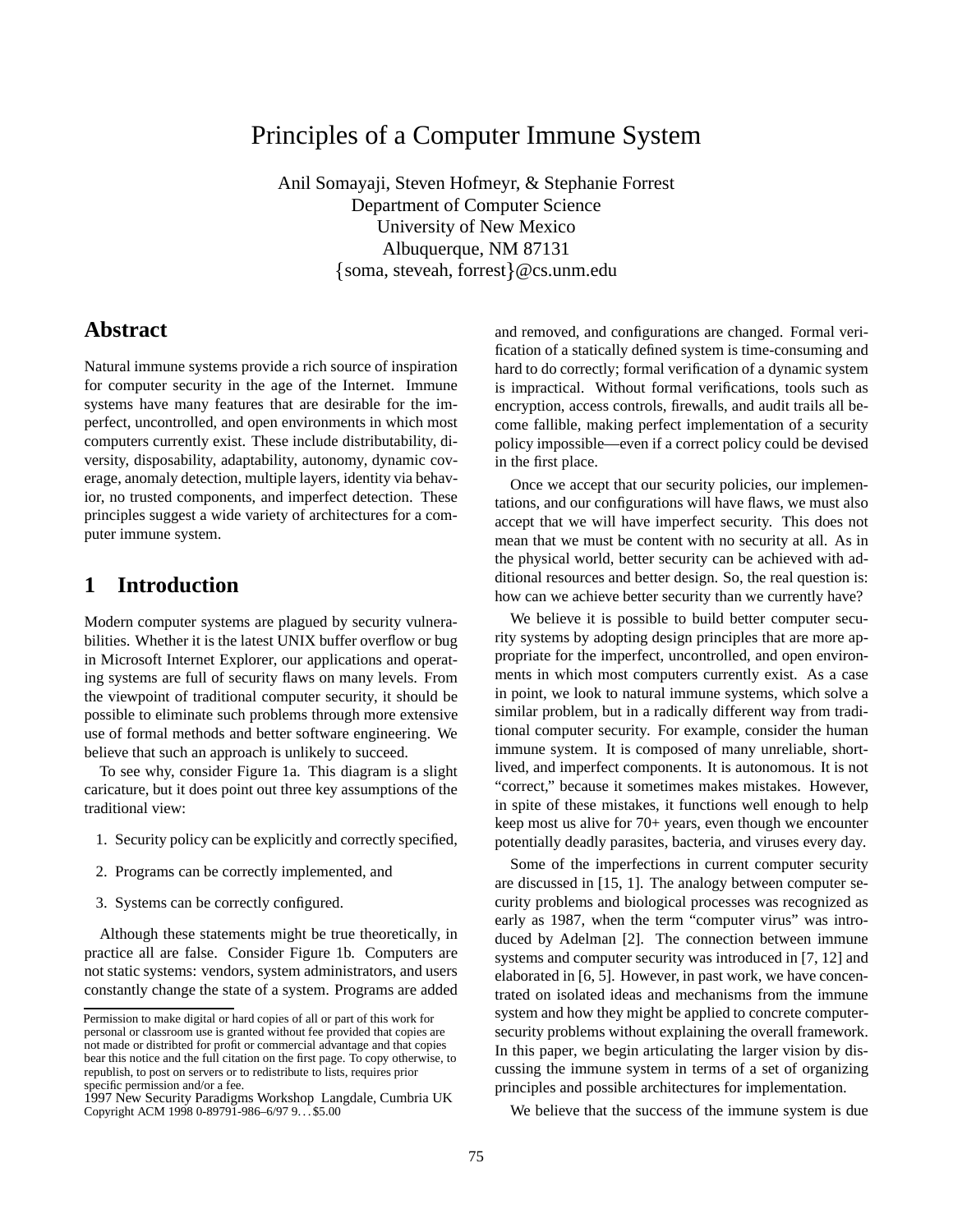

Figure 1: (a) Traditional view of secure systems development. (b) Real-world software development is an ongoing process, with vendor, system administrators, and users adding, modifying, and removing software continuously.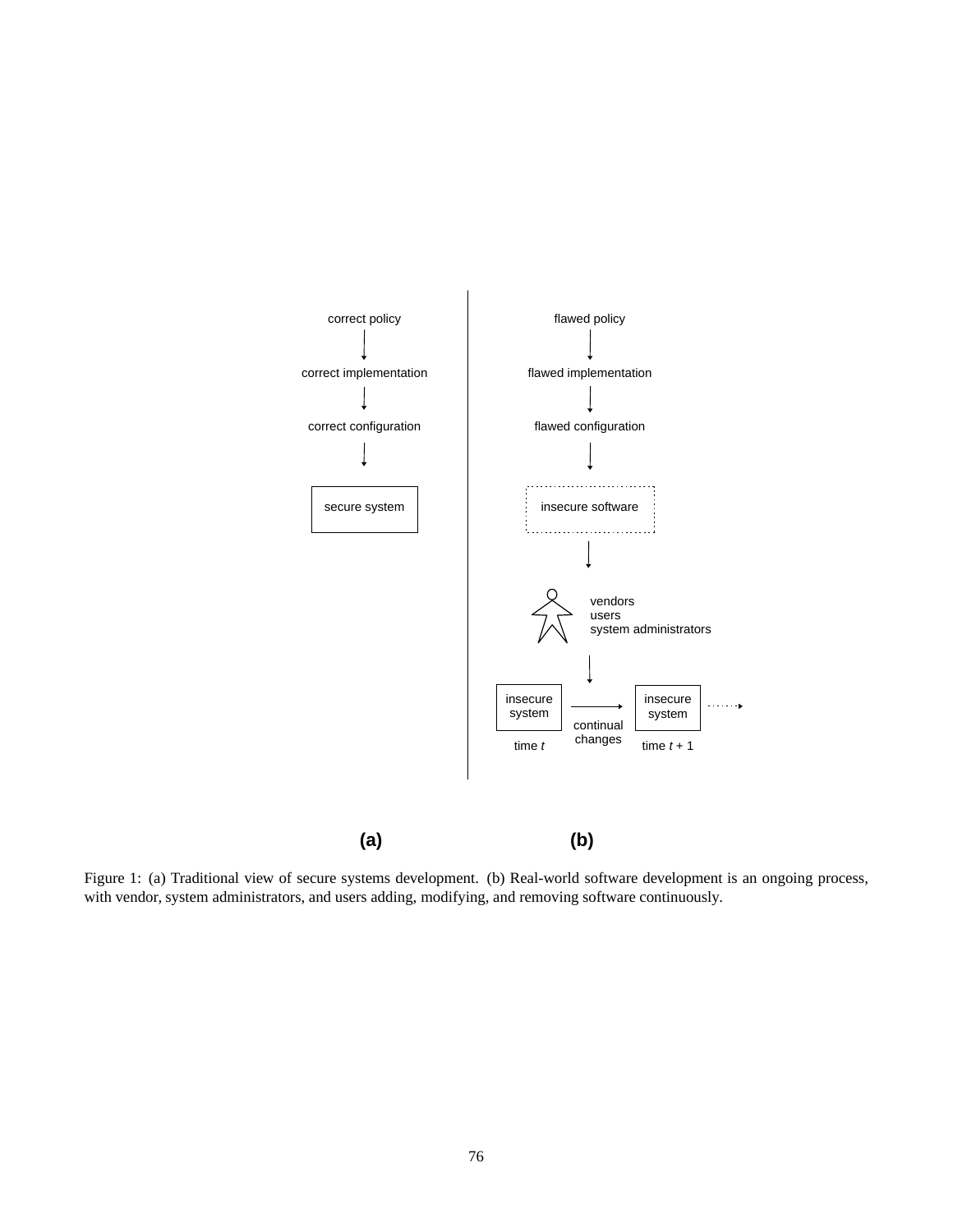in large part to its organization and that an understanding of the immune system can help us design a robust, practical "computer immune system." Such a system would incorporate many elements of current security systems, augmenting them with an adaptive response layer. <sup>1</sup> Parts of this layer might be directly analogous to mechanisms present in the immune system; others will likely be quite different from those found in biology, even if they are based on similar principles to those found in the human body.

In the remaining sections of the paper, we first sketch how the human immune system works. $<sup>2</sup>$  Then, we present a set</sup> of organizing principles that we argue accounts for much of the immune system's success. We also present some possible architectures for implementing computer security systems based on these principles. Finally, we discuss some limitations of the immune-system analogy.

### **2 Immune System Overview**

The immune system defends the body against harmful diseases and infections. It is capable of recognizing virtually any foreign cell or molecule and eliminating it from the body. To do this, it must perform pattern recognition tasks to distinguish molecules and cells of the body (called "self") from foreign ones (called "nonself"). Thus, the problem that the immune system faces is that of distinguishing self from dangerous nonself. The number of foreign molecules that the immune system can recognize is unknown, but it has been estimated to be greater than  $10^{16}$  [10]. These foreign proteins (kinds of molecules) must be distinguished from an estimated  $10<sup>5</sup>$  different proteins of self, so recognition must be highly specific. These are staggering numbers, especially when one considers that the human genome, which encodes the "program" for constructing the immune system, only contains about  $10<sup>5</sup>$  genes.

The architecture of the immune system is multilayered, with defenses provided at many levels. The outermost layer, the skin, is the first barrier to infection. A second barrier is physiological, where conditions such as pH and temperature provide inappropriate living conditions for some foreign organisms (pathogens). Once pathogens have entered the body, they are handled by the innate immune system and by the adaptive immune response. The innate immune system consists primarily of circulating scavenger cells such as macrophages that ingest extracellular molecules and materials, clearing the system of both debris and pathogens. The adaptive immune response (also called "the acquired immune response") is the most sophisticated and involves many different types of cells and molecules. It is called "adaptive"

because it is responsible for immunity that is adaptively acquired during the lifetime of the organism. Because the adaptive immune system provides the most potential from a computer security viewpoint, we will focus on it in this overview. The material for this overview is largely based on [11]; we necessarily leave out many important details and emphasize the aspects most relevant to this paper.

The adaptive immune system can be viewed as a distributed detection system which consists primarily of white blood cells, called lymphocytes. Lymphocytes function as small independent detectors that circulate through the body in the blood and lymph systems. Lymphocytes can be viewed as *negative* detectors, because they detect nonself patterns, and ignore self patterns. Detection, or recognition, of nonself occurs when molecular bonds are formed between a pathogen and receptors that cover the surface of the lymphocyte. The more complementary the molecular shape and electrostatic surface charge between pathogen and lymphocyte receptor, the stronger the bond (or the higher the *affinity*). Detection is *approximate*; hence, a lymphocyte will bind with several different kinds of (structurally related) pathogens.

The ability to detect most pathogens requires a huge diversity of lymphocyte receptors. This diversity is partly achieved by generating lymphocyte receptors through a genetic process that introduces a huge amount of randomness. Generating receptors randomly could result in lymphocytes that detect self instead of nonself, which would then likely cause autoimmune problems in which the immune system attacks the body. Autoimmune disorders are rare because lymphocytes are self-*tolerant*, i.e. they do not recognize self. Tolerance of self is achieved through a process called clonal deletion: lymphocytes mature in an organ called the thymus through which most self proteins circulate; if they bind to these self proteins while maturing they are eliminated.

Even if receptors are randomly generated, there are not enough lymphocytes in the body to provide a complete coverage of the space of all pathogen patterns; one estimate is that there are  $10^8$  different lymphocyte receptors in the body at any given time [14], which must detect potentially  $10^{16}$ different foreign patterns. The immune system has several mechanisms for addressing this problem, mechanisms which make the immune response more dynamic and more specific. Protection is made dynamic by the continual circulation of lymphocytes through the body, and by a continual turnover of the lymphocyte population. Lymphocytes are typically short-lived (a few days) and are continually replaced by new lymphocytes with new randomly generated receptors. Dynamic protection increases the coverage provided by the immune system over time: the longer a pathogen is present in the body, the more likely it is to be detected because it will encounter a greater diversity of lymphocytes.

Protection is made more specific by learning and memory. If the immune system detects a pathogen that it has not encountered before, it undergoes a primary response, dur-

<sup>&</sup>lt;sup>1</sup>The adaptive response layer is similar in purpose to traditional intrusion-detection systems [4], although we are proposing a system that would be more autonomous.

<sup>2</sup>Although we describe the human immune system, other vertebrate immune systems are quite similar. Other natural immune systems, such as those of plants, have different architectures and mechanisms; however, they too have organizing principles similar to the human immune system.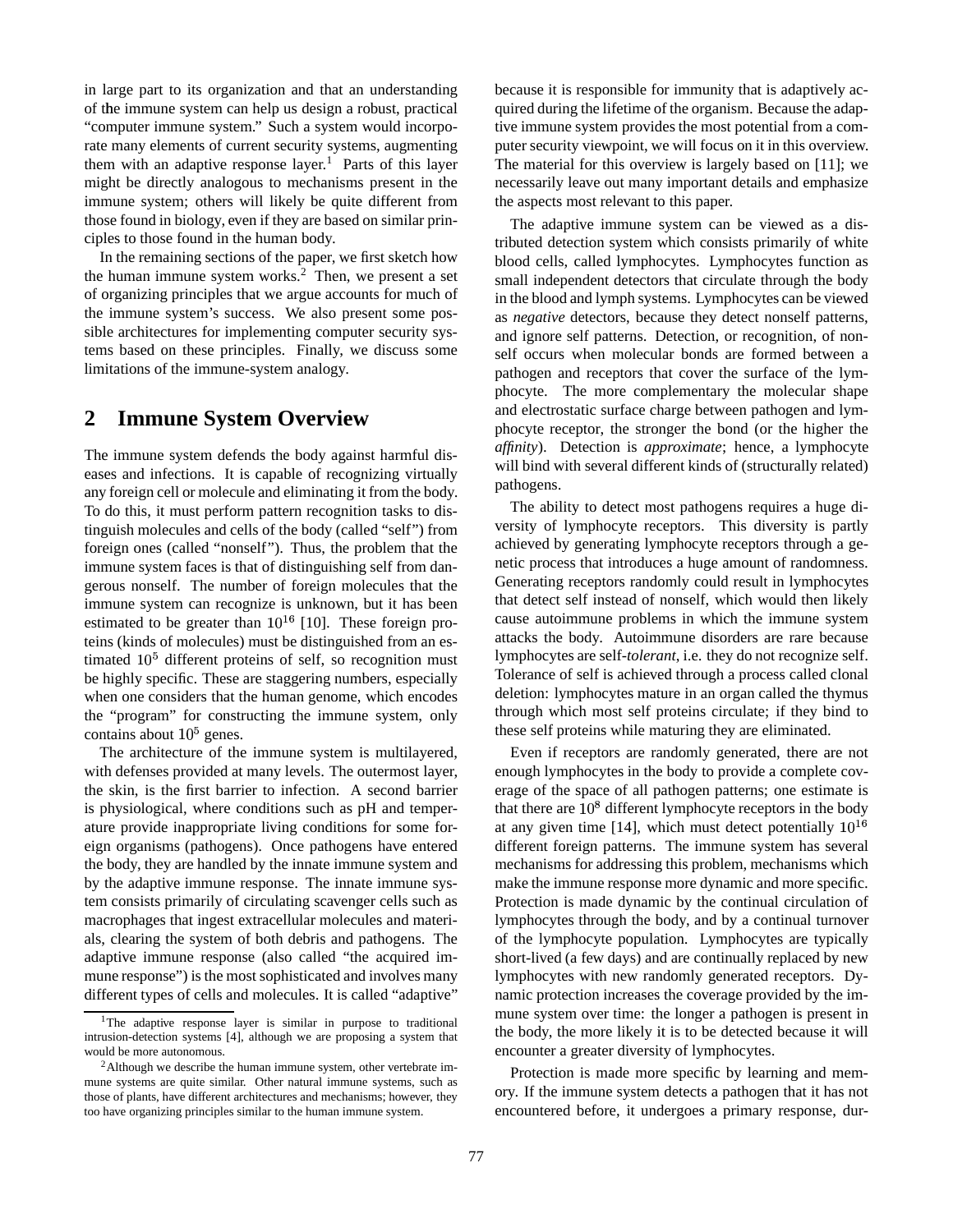ing which it "learns" the structure of the specific pathogen, i.e. it evolves a set of lymphocytes with high affinity for that pathogen, through a process called affinity maturation. This is a Darwinian process of variation and selection resembling the genetic algorithm. [9] High-affinity lymphocytes (those that bind most tightly with available pathogens) are stimulated to reproduce in great numbers, and the resulting lymphocytes have a large number of mutations. These new (mutated) lymphocytes then compete for pathogens with their parents and with other clones. Affinity maturation produces a large number of lymphocytes that have high affinity for a particular pathogen, which accelerates its detection and elimination. Speed of response is important in the immune system because most pathogens are replicating and will cause increasing damage as their numbers increase. Speed of response to previously encountered pathogens is generally high, because the information encoded in adapted lymphocytes is retained as immune memory. On subsequent encounters with the same antigen pattern the immune system mounts a secondary response. In this case, the adapted lymphocytes eliminate the pathogens so rapidly that the symptoms of the infection are not noticeable by the individual.

Even with all of these mechanisms, the coverage provided by the immune system is necessarily incomplete. The consequence is an immune system that is vulnerable to particular pathogens. However, not all individuals will be vulnerable to the same pathogens to the same degree, because each individual has a unique immune system. This diversity of immune systems across a population greatly enhances the survival of the population as a whole. One way in which immune systems differ from one individual to the next is by having different lymphocyte populations, and hence, different detector sets. Another key component that gives an immune system its uniqueness is the variation in a molecule called Major-Histocompatibility Complex (MHC). MHC molecules enable the immune system to detect intracellular pathogens (e.g., viruses) that reside inside cells. Intracellular pathogens are problematic because the inside of a cell is not "visible" to lymphocytes, that is, lymphocytes can only bind to structures on the surface of cells. MHC molecules bind to protein fragments called peptides (which could be viral) within a cell and transport the peptides to the surface, effectively displaying the contents of the cell to passing lymphocytes. The set of proteins to which an MHC molecule can bind is dependent on the structure of the MHC, which is genetically determined. Each person has only a limited number of MHC types and so is vulnerable to particular pathogens that cannot be readily transported by the available MHC types. However, as a whole, a population is far less vulnerable, because each individual has a different set of MHC types, and so is vulnerable to different pathogens.

To summarize, the natural immune system has many features that are desirable from a computer science standpoint. The system is massively parallel and its functioning is truly distributed. Individual components are disposable and un-

reliable, yet the system as a whole is robust. Previously encountered infections are detected and eliminated quickly, while novel intrusions are detected on a slower time scale, using a variety of adaptive mechanisms. The system is autonomous, controlling its own behavior both at the detector and effector levels. Each immune system detects infections in slightly different ways, so pathogens that are able to evade the defenses of one immune system cannot necessarily evade those of every other immune system.

# **3 Organizing Principles**

Although the system described in the previous section is appealing, it is not immediately obvious how to use the immune system as a model for building successful computer security systems. There are several fundamental differences between the biology and computer systems. First, we desire an electronic system, built out of digital signals, not one constructed from cells and molecules. Further, we would like to avoid recreating all of the elaborate genetic controls, cell signalling, and other aspects of the immune system that are dictated by the physical constraints under which it evolved. Finally, the immune system is oriented towards problems of survival, which is only one of many considerations in computer security. Thus, the task of creating a useful system based on the immune-system analogy is a difficult one. In spite of these difficulties, a study of the immune system reveals a useful set of organizing principles that we believe should guide the design of computer security systems:

- *Distributability*: Lymphocytes in the immune system are able to determine locally the presence of an infection. No central coordination takes place, which means there is no single point of failure. A distributed, mobile agent architecture for security was also proposed in [3]. However, the human immune system provides a good example of a highly distributed architecture that greatly enhances robustness.
- *Multi-layered*: In the immune system, no one mechanism confers complete security. Rather, multiple layers of different mechanisms are combined to provide high overall security. This too is not a new concept in computer security, but we believe it is important and should be emphasized in system design.
- *Diversity*: By making systems diverse, security vulnerabilities in one system are less likely to be widespread. There are two ways in which systems can be diverse: the protection systems can be unique (as in natural immune systems and in [5]) or the protected systems can be diversified (as suggested in [8]).
- *Disposability*: No single component of the human immune system is essential—that is, any cell can be replaced. The immune system can manage this because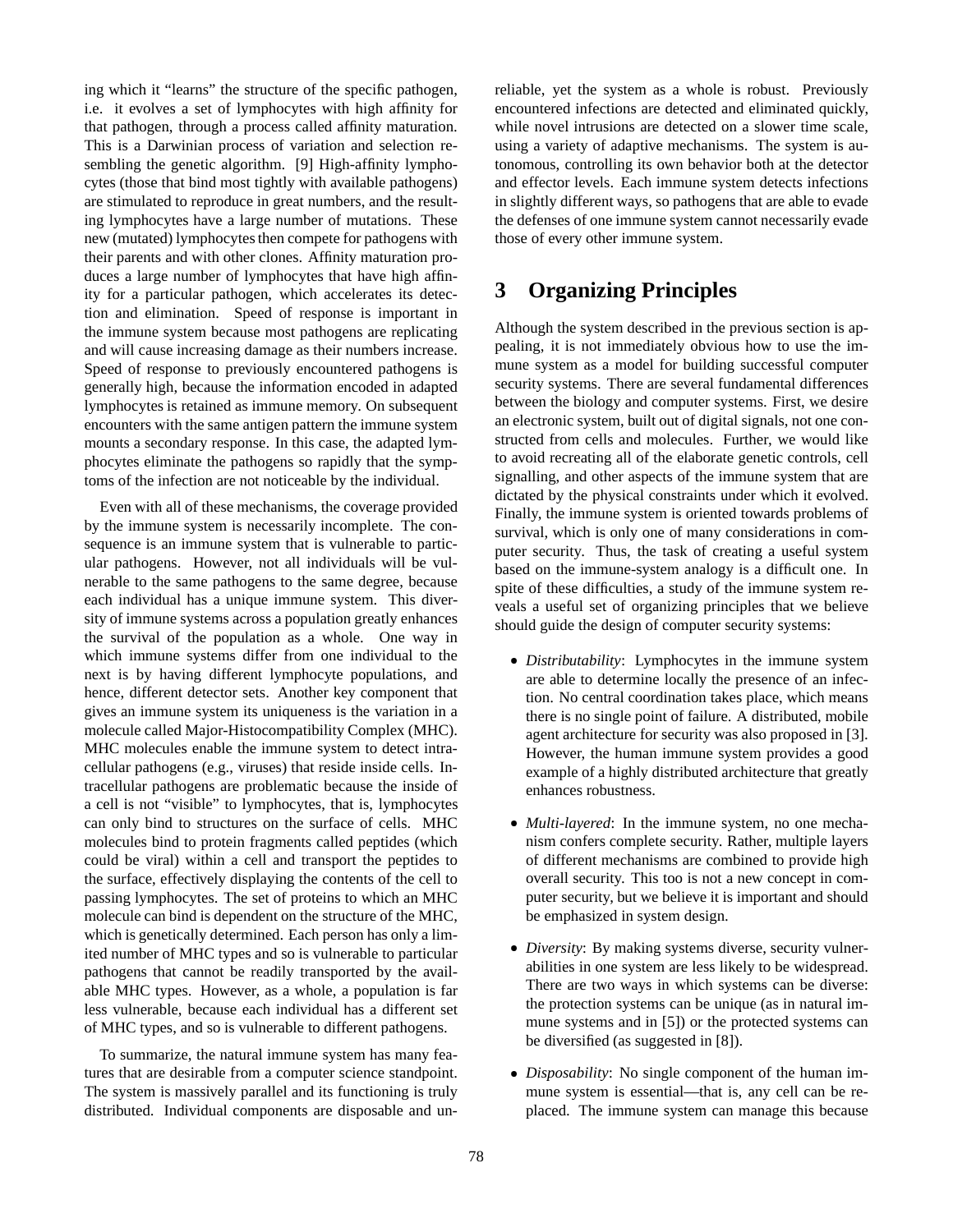cell death is balanced by cell production. Although we do not currently have self-reproducing hardware, death and reproduction at the process/agent level is certainly possible and would have some advantages if it could be controlled.

- *Autonomy*: The immune system does not require outside management or maintenance; it autonomously classifies and eliminates pathogens, and it repairs itself by replacing damaged cells. Although we do not expect (or necessarily want) such a degree of independence from our computers, as network and CPU speeds increase, and as the use of mobile code spreads, it will be increasingly important for computers to manage most security problems automatically.
- *Adaptability*: The immune system learns to detect new pathogens, and retains the ability to recognize previously seen pathogens through immune memory. A computer immune system should be similarly adaptable, both learning to recognize new intrusions and remembering the signatures of previous attacks.
- *No secure layer*: Any cell in the human body can be attacked by a pathogen—including those of the immune system itself. However, because lymphocytes are also cells, lymphocytes can protect the body against other compromised lymphocytes. In this way, mutual protection can stand in for a secure code base.
- *Dynamically changing coverage*: The immune system makes a space/time tradeoff in its detector set: it cannot maintain a set of detectors (lymphocytes) large enough to cover the space of all pathogens, so instead at any time it maintains a random sample of its detector repertoire, which circulates throughout the body. This repertoire is constantly changing through cell death and reproduction.
- *Identity via behavior*: In cryptography, identity is proven through the use of a secret. The human immune system, in contrast, does not depend on secrets; instead, identity is verified through the presentation of peptides, or protein fragments. Because proteins can be thought of as "the running code" of the body, peptides serve as indicators of behavior. We have proposed a computer analog to this, short sequences of system calls [6].
- *Anomaly detection*: The immune system has the ability to detect pathogens that it has never encountered before, i.e. it performs anomaly detection. We believe that the ability to detect intrusions or violations that are not already known is an important feature of any security system.
- *Imperfect detection*: By accepting imperfect detection, the immune system increases the flexibility with which it can allocate resources. For example, less specific

lymphocytes can detect a wider variety of pathogens but will be less efficient at detecting any specific pathogen.

 *The numbers game*: The human immune system replicates detectors to deal with replicating pathogens. It must do so—otherwise, the pathogens would quickly overwhelm any defense. Computers are subject to a similar numbers game, by hackers freely trading exploit scripts on the Internet, by denial-of-service attacks, and by computer viruses. For example, the success of one hacker can quickly lead to the compromise of thousands of hosts. Clearly, the pathogens in the computer security world are playing the numbers game—traditional systems, however, are not.

These properties can be thought of as design principles for a computer immune system. Many of them are not new, and some have been integral features of computer security systems; however, no existing computer security system incorporates more than a few of these ideas. Although the exact biological implementation may or may not prove useful, we believe that these properties of natural immune systems can help us design more secure computer systems.

# **4 Possible Architectures**

One approach to building computer security architectures that incorporate the principles discussed in the previous section is to design systems based on direct mappings between immune system components and current computer system architectures. A few such possibilities are described below.

- *Protecting Static Data*: A natural place to begin is at the level of computer viruses, which typically infect programs or boot sectors by inserting instructions into program files stored on disk. Under this view, the protection problem is essentially the same as that of protecting any kind of stored data—self is interpreted as uncorrupted data and nonself is interpreted as any change to self. Many change-detection algorithms have been devised to address this problem, including some inspired by biology [7]. Kephart has developed an architecture for protecting against viruses in a networked environment [12].
- *Protecting Active Processes on a Single Host*: The adaptive human immune system is made primarily out of cells which monitor and interact with other cells. If we view every active process in a computer as a cell, we can then think of a computer running multiple processes as a multicellular organism, and a set of networked computers as a population of such organisms. Traditional security mechanisms, such as passwords, groups, file permissions, etc., would play a role analogous to that of a computer's skin and innate immune system. To create an adaptive immune system layer, we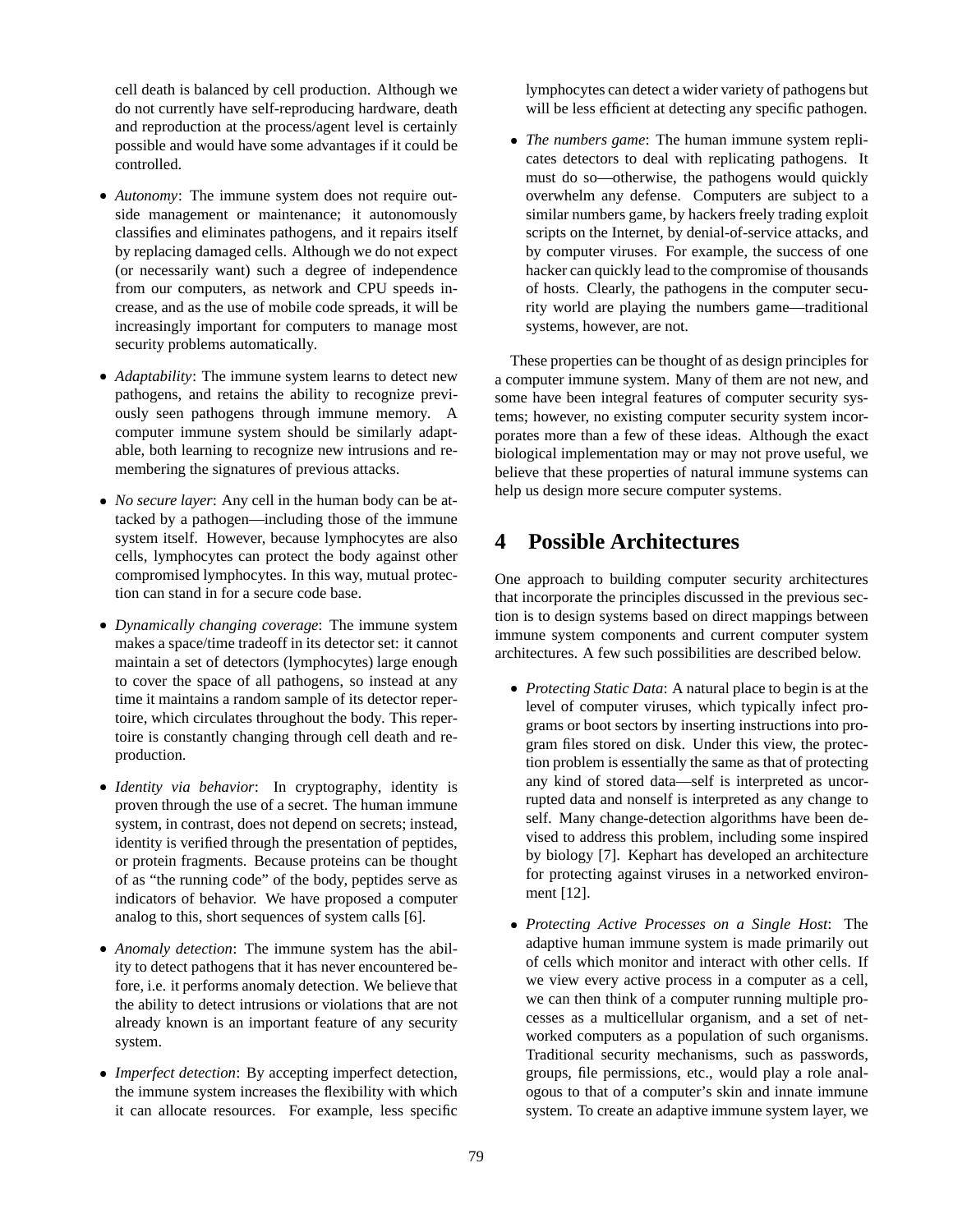could implement a "lymphocyte" process which, with help from the kernel, is able to query other processes, to see whether they are functioning normally. Just as in the natural immune system, we assume that if a process is acting abnormally, it is either damaged or under attack. In response, the lymphocyte process could slow, suspend, kill, or restart the misbehaving process. To complete the picture, each lymphocyte process could have a randomly-generated detector or set of detectors, living for a limited amount of time, after which it would be replaced by another lymphocyte. This is important because it means that there would be no predefined location or control thread at which the protection system could be attacked. Lymphocytes that proved particularly useful during their lifetime (e.g, by detecting new anomalies) could be given a longer life-span or allowed to spawn related processes. Additionally, autoimmune responses (e.g., false alarms) could be prevented through a censoring process(analogous to clonal deletion in the thymus).

In this architecture, self would be defined by normal behavior and nonself would be abnormal behavior in the form of intrusions, either in privileged or in user processes. Such a system could adapt to changes in user behavior and system software through the turnover of lymphocytes(also making it vulnerable to "training" by malicious users). The level of security could be tuned by adjusting the number and lifetime of the lymphocytes, and by adjusting the number and quality of detectors in the lymphocytes.

In order to implement this architecture, however, we need an analog for peptide/MHC binding, and a mechanism for eliminating self-reactive detectors. We have already worked on the former: in [6] we examine approximate matching of short sequences of system calls as a candidate for distinguishing normal and abnormal behavior. A method for tolerance, and a complete implementation, are subjects of future work.

 *Protecting a Network of Mutually Trusting Computers*: Another approach is to think of each computer as corresponding to an organ in an animal. Each process would still be considered as a cell, but now an individual is a network of mutually trusting computers. In this model, the innate immune system is composed of host-based security mechanisms, combined with network security mechanisms such as Kerberos [13] and firewalls. The adaptive immune system layer could be implemented by kernel-assisted lymphocyte processes, with the added feature that these lymphocytes could migrate between computers, making them mobile agents. One computer (or a set of computers) could then be reserved as a thymus for the network, selecting and propagating lymphocytes, each of which searches for a specific pattern of abnormal behavior. If these lymphocyte

processes use negative detection, no centralized server is needed to coordinate a response to a security breach; the detecting lymphocyte can take whatever action is necessary, possibly replicating and circulating itself to find similar problems on other hosts.<sup>3</sup>

This architecture is similar to the previous one, except for the addition of circulating mobile detector processes. In principle, it should be able to detect the same class of anomalies. However, anomalies found on one computer could also be quickly eliminated from other computers in the network. It has similar requirements as before, except that it also depends upon a robust mobile agent framework. Because lymphocytes are also processes, they will monitor each other, ameliorating the dangers of rogue self-replicating mobile lymphocytes.

 *Protecting a Network of Mutually Trusting Disposable Computers*: Moving the analogy up another level, we could regard each computer as a cell, with a network of mutually-trusting computers being the individual. Host-based security can be thought of as the normal defenses a cell has against attack. The innate immune system consists of the network's defenses, such as Kerberos and firewalls. We can implement an adaptive immune system layer by creating a set of lymphocyte machines. These machines would monitor the state of other machines on the network. When an anomaly was detected, the problematic machine could be isolated (perhaps by reconfiguring hubs and/or routers), rebooted, or shut down. If the true source of the anomaly were outside the network, a lymphocyte could stand in for the victimized machine, doing battle with the malicious host, potentially sacrificing itself for the good of the network.

This architecture could address problems of compromised hosts, network flooding denial-of-service attacks, and even hardware failures. However, it has significantly more requirements than the previous two. An implementation would need an MHC/peptide analog at the host level, potentially based on a machine's network traffic, or based on the behavior of its kernel. A dynamically configurable network topology would be necessary to allow lymphocyte machines to isolate a given host. As before, a thymus-type mechanism would be needed to prevent autoimmune responses. In particular, though, an implementation would require that most hosts be somewhat interchangeable—otherwise the network could not afford the loss of any hosts.

### **5 Limitations**

Although we believe it is fruitful to translate the structure of the human immune system into our computers, ultimately

<sup>&</sup>lt;sup>3</sup>This mechanism can be seen as a generalization of the kill-signal described in [12].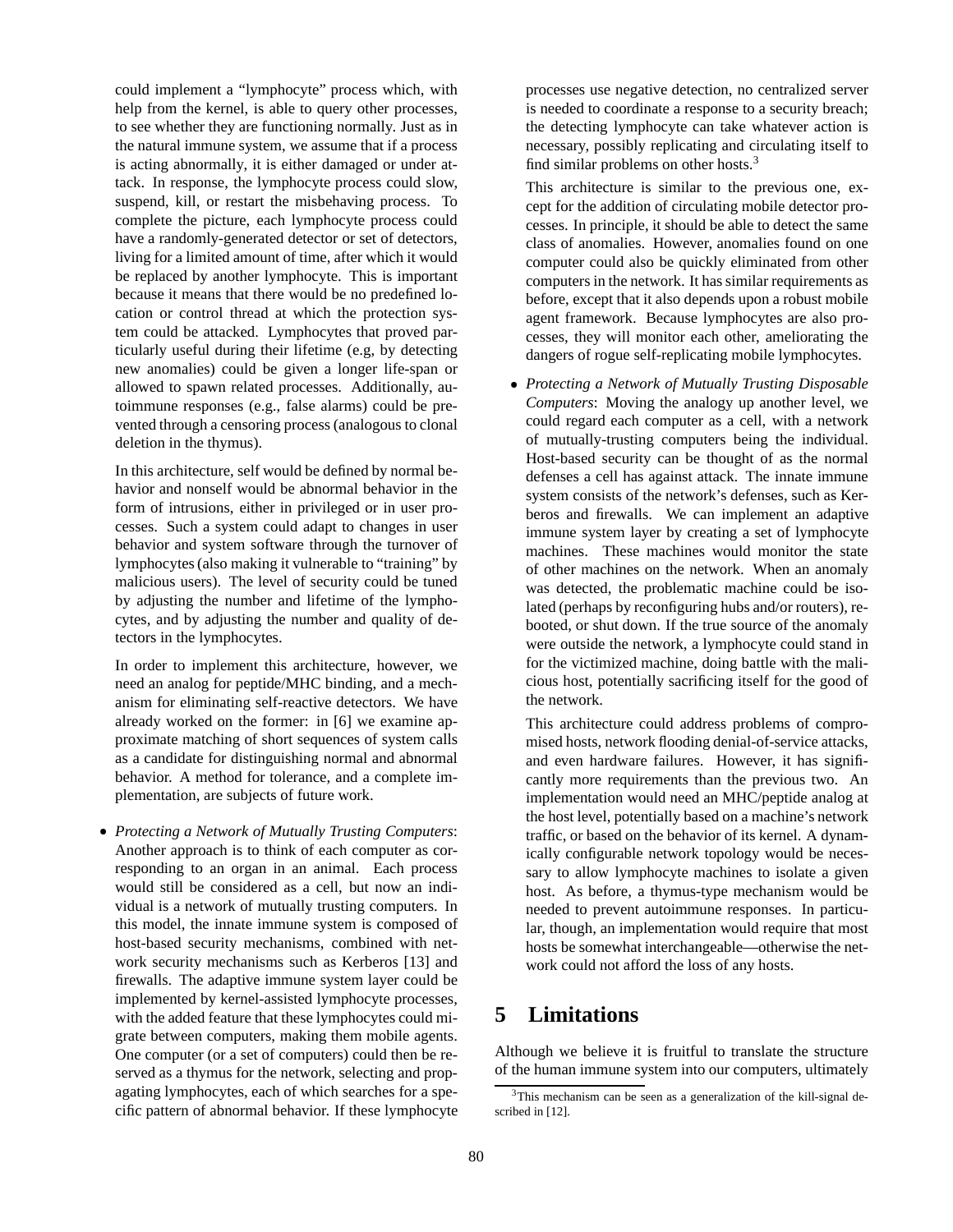we are not interested in imitating biology. Not only might biological solutions not be directly applicable to our computer systems, we also risk ignoring non-biological solutions that are more appropriate. A more subtle risk, however, is that through imitation we might inherit inappropriate "assumptions" of the immune system.

Computer security is supposed to address five issues: confidentiality, integrity, availability, accountability, and correctness. In the immune system, however, there is really only one important issue, survival, which can be thought of primarily as a combination of integrity and availability. If we view immune system memory as a type of audit trail, it might be possible to argue that there is also a form of accountability, but it clearly is not the same kind of accountability that we typically associate with computer security. Correctness and confidentiality are largely irrelevant to survival. By correctness, we generally mean that it can be proved that a certain program meets its specifications. Immune systems are not formally specified systems, so by definition they cannot be called correct (in the formal sense). If we think of the environment in which an organism evolves as an implicit formal specification of "survival," it is still true that natural immune systems are not correct, because they sometimes fail—pathogens sometimes successfully evade the immune system. Likewise, the immune system is not concerned with protecting secrets, privacy, or other issues of confidentiality. This is probably the most important limitation of the analogy, and one that we should keep in mind when thinking about how to apply our knowledge of immunology to problems in computer security.

### **6 Conclusions**

Good passwords, appropriate access controls, and careful design are still needed for good security. As indicated earlier, all of these measures can be seen as equivalent to the body's skin and innate immune system, which are responsible for preventing most infections. We have focused on the human immune system's adaptive responses, because these are the types of mechanisms current computer systems do not have. By remedying this shortcoming, we should be able to make our computer systems much more secure than they currently are.

#### **7 Acknowledgments**

The authors wish to thank David Ackley for his insightful suggestions and inspiring aphorisms that have helped us focus our ideas. Also, Alan Perelson has introduced us to the world of immunology, and Gene Spafford has helped us understand the finer points of computer security.

The authors gratefully acknowledge support from the National Science Foundation (grant IRI-9157644), the Office of Naval Research (grant N00014-95-1-0364), Defense

Advanced Research Projects Agency (grants N00014-96-1- 0680 and N66001-96-C-8509), the MIT Artificial Intelligence Laboratory, Interval Research Corp., and the Santa Fe Institute.

### **References**

- [1] R. Blakley. The emperor's old armor. In *Proc. New Security Paradigms '96*. ACM Press, 1997.
- [2] Fred Cohen. Computer viruses. *Computers & Security*, 6:22–35, 1987.
- [3] Mark Crosbie and Gene Spafford. Active defense of a computer system using autonomous agents. Technical Report 95–008, Department of Computer Science, Purdue University, February 1995.
- [4] D. E. Denning. An intrusion detection model. In *IEEE Transactions on Software Engineering*, Los Alamos, CA, 1987. IEEE Computer Society Press.
- [5] S. Forrest, S. Hofmeyr, and A. Somayaji. Computer immunology. *Communications of the ACM*, (submitted Dec. 1996).
- [6] S. Forrest, S. Hofmeyr, A. Somayaji, and T. Longstaff. A sense of self for UNIX processes. In *Proceedings of the 1996 IEEE Symposium on Computer Security and Privacy*. IEEE Press, 1996.
- [7] S. Forrest, A. S. Perelson, L. Allen, and R. Cherukuri. Self-nonself discrimination in a computer. In *Proceedings of the 1994 IEEE Symposium on Research in Security and Privacy*, Los Alamos, CA, 1994. IEEE Computer Society Press.
- [8] S. Forrest, A. Somayaji, and D. H. Ackley. Building diverse computer systems. In *Sixth Workshop on Hot Topics in Operating Systems*, 1997.
- [9] J. H. Holland. *Adaptation in Natural and Artificial Systems*. MIT Press, Cambridge, MA, 1992. Second edition (First edition, 1975).
- [10] J. K. Inman. The antibody combining region: Speculations on the hypothesis of general multispecificity. In G. I. Bell, A. S. Perelson, and Jr. G. H. Pimbley, editors, *Theoretical Immunology*, pages 243–278. M. Dekker, NY, 1978.
- [11] C. A. Janeway and P. Travers. *Immunobiology: the immune system in health and disease*. Current Biology Ltd., London, 2nd edition, 1996.
- [12] J. O. Kephart. A biologically inspired immune system for computers. In R. A. Brooks and P. Maes, editors, *Artificial Life IV: Proceedings of the Fourth International Workshop on the Synthesis and Simulation*